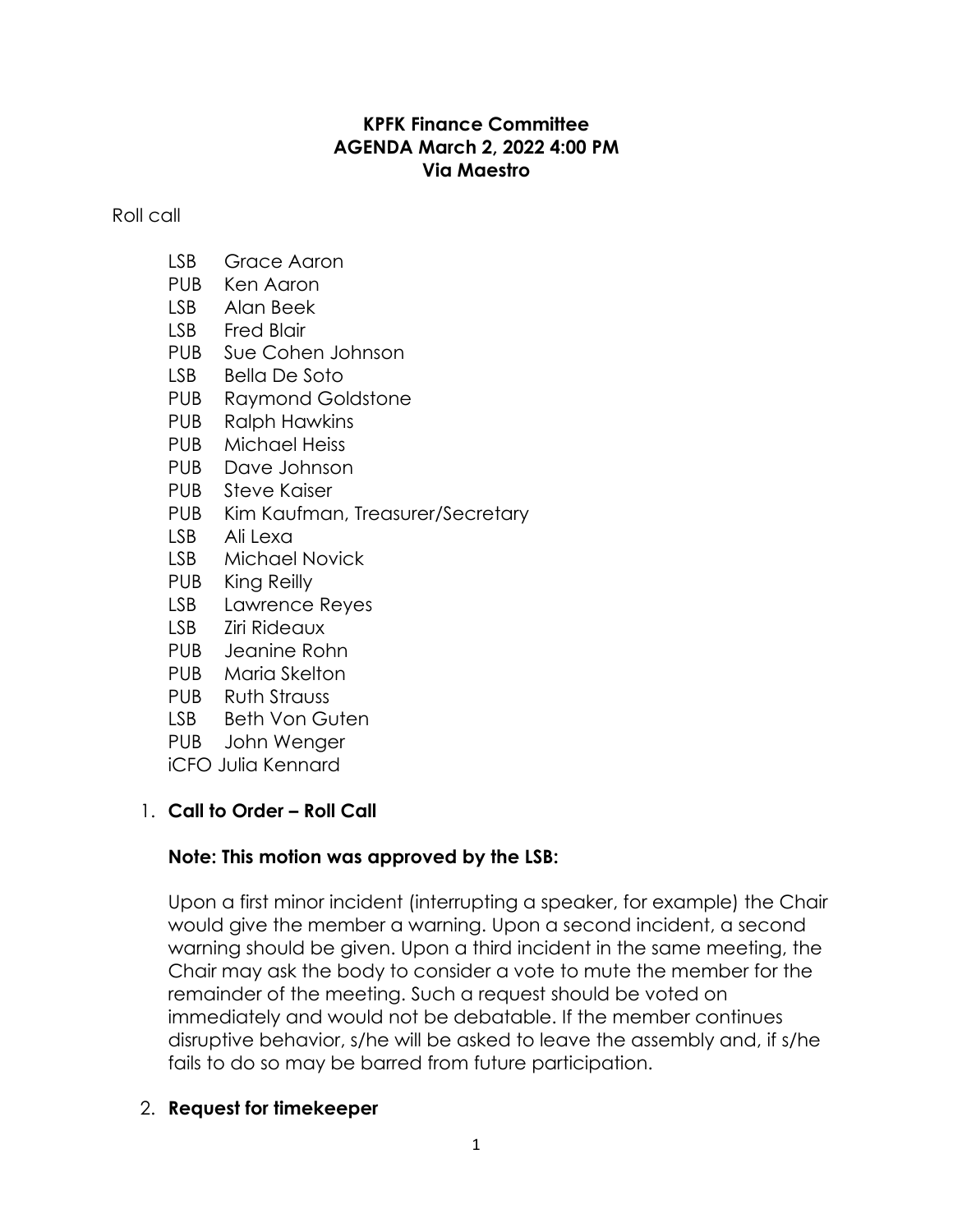| 3. Approve agenda                               | (5 min)                                  |
|-------------------------------------------------|------------------------------------------|
| 4. <b>Approve minutes</b> from January 26, 2022 | (5 min)                                  |
| 5. Review December p&ls with Julia Kennard      | $(30 \text{ min})$                       |
| a. Julia Kennard presents<br>b. discussion      | $(10 \text{ min})$<br>$(20 \text{ min})$ |

#### 6. **Unfinished Business**

- a. Reworded:
- **Motion for Third Party Donation Thank You Gift Fundraising**

**Whereas** KPFK has been doing third party fundraising and has found it mutually beneficial to listeners, third parties and the station, and if KPFK's GM wants to continue to do this,

**Therefore** the following are guidelines to maintain compliance:

Requirements for FCC compliance:

- All Third Party Donation Thank You Gift fundraising must be done during a regularly scheduled fund drive.
- All funds must come to the station.
- The percentage of the split must be under 50% to the third party.
- There should be no promises of a percentages made to the public or donee – only "a portion of the funds raised in this program will go to…"

For KPFK/Pacifica policy:

- All Third Party Donation Thank You Gift fundraising must follow the above FCC rules.
- All Third Party Donation Thank You Gift fundraising must be preapproved by the GM and Jon Almaleh before each fund drive.
- The third parties must be vetted by the GM and the iCFO, Julia Kennard, before each fund drive.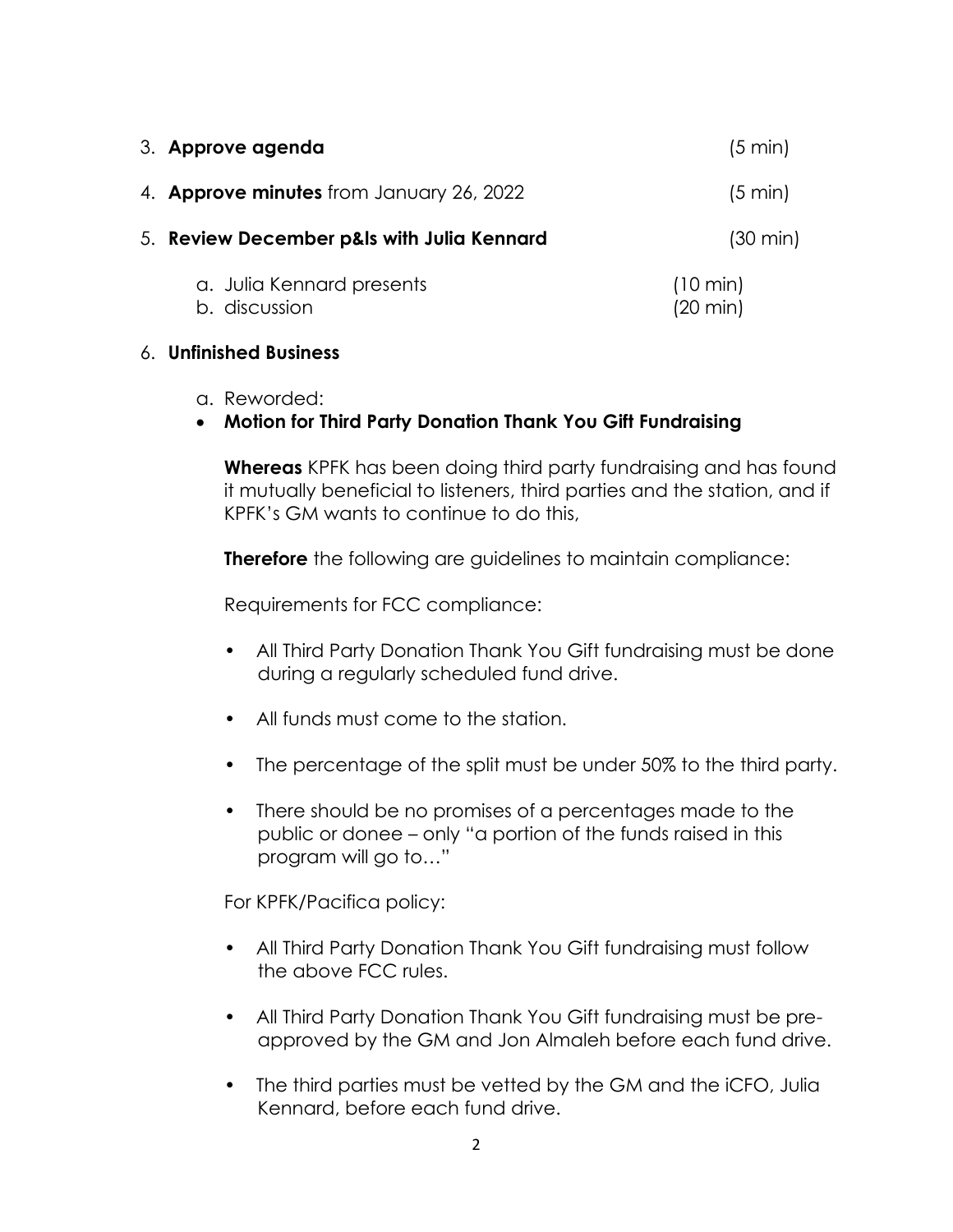- GM and Julia Kennard to decide on the percentage of the split before each fund drive.
- b. *Bella: I Motion that an item for Public Comments become a regular standing rule on the Agenda for this KPFK Finance Committee.*
- c. Maestro or Zoom

## 7. **New Business**

From Allan Beek

## **a. WHAT USEFUL PROJECTS CAN FINANCE TAKE ON ?**

#### **1. A system to prevent spending in excess of the budget.**

For example, all checks must carry an approval code, which goes to balances in the General Ledger, and compares the balance with the assigned budget line item accumulated to date, and blocks the check if it would make the balance excessive.

Work on this project may give better schemes than this. This does not include writing the budget. That is Management's job.

**2. A chart showing the flow of money through Pacifica,** like the charts that show the flow of blood through arteries and veins, showing who opens and shuts the valves, keyed to the General Ledger to show flow rates and amounts stored at places of accumulation.

This chart could be used to answer the list of questions Bella asked in connection with the January financial report. And the questions would be automatically answered if those opening and shutting the valves used it as a guide in entering their work into the General Ledger.

## **3. Cooperate with NETA, Stephanie Wells, and the NFC**

in their project of revising the Chart of Accounts (and with it, the Budget Template) to make bookkeeping sensible and keep mysterious line items out of the Chart of Accounts. Our staff suffers from the present chaos, and doubtless could give assistance to the task of revision.

**MOTION** The Wed Mar 2, 2022 meeting of the KPFK Finance